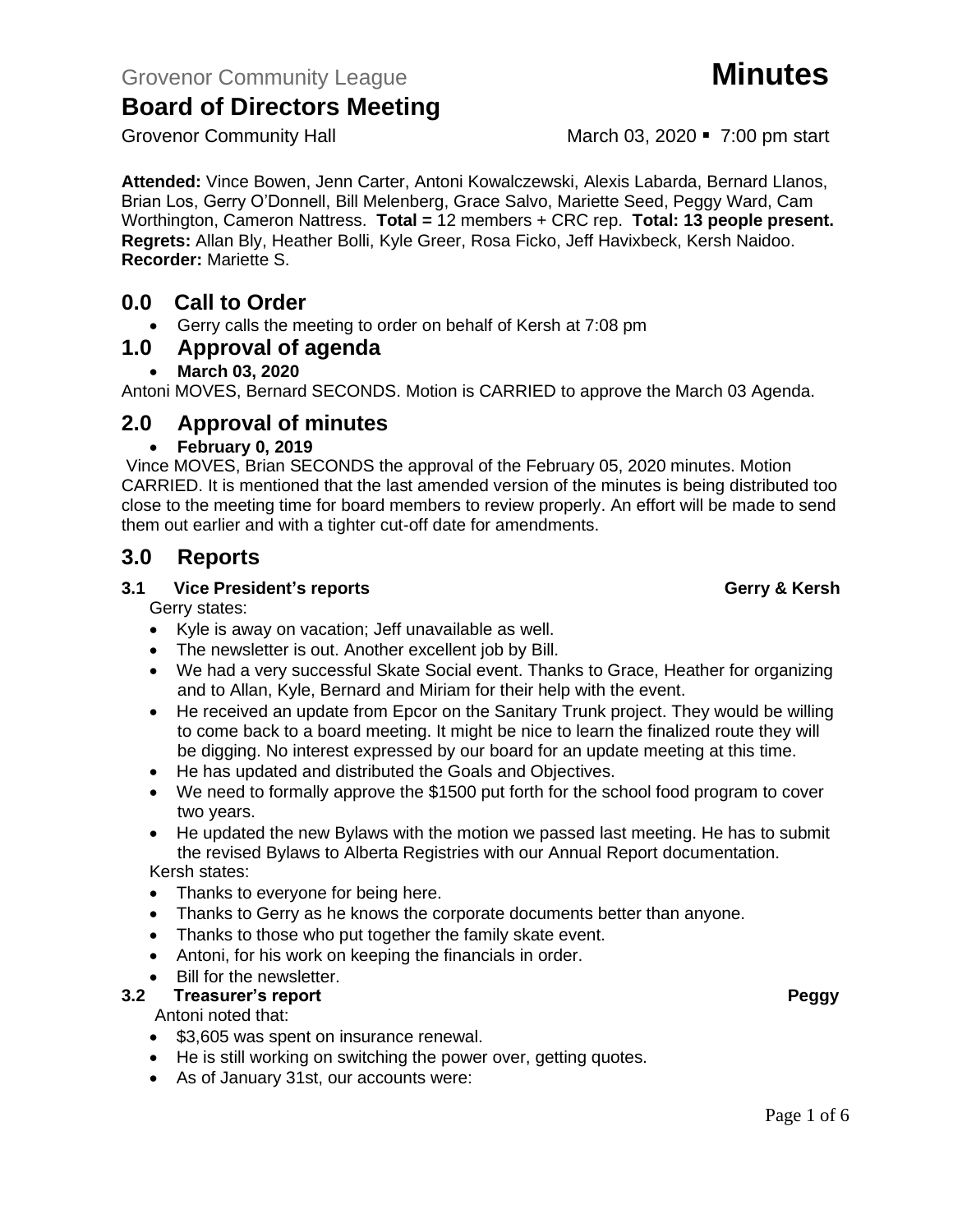Grovenor Community Hall March 03, 2020 • 7:00 pm start

- Casino Account: \$36,799.12

#### **3.3** Civics report **Kersh**/Gerry

Jeff absent; Gerry reports that:

- As far as Civics report goes, it was noted a property south of Stony Plain Rd is now for sale.
- No word back from Natura on next steps.
- An alleyway was damaged by a developer and reported. Now the area of concern is covered in snow so it may have to be resubmitted in the spring,146 street north of 104 ave.
- The balloon store has closed on Stony Plain Rd. and some young people are starting a coffee and chocolate shop in this location.

### **3.4 City of Edmonton Cameron**

Cameron reports:

- There is a special guest, Cormack Russell, speaking on Asset-Based Community Development. CoE often gets such guests. Wed March 11, 12. The latter is open to all.
- Result of ACE (Abundant Communities Edmonton) is getting to know your neighbour, to do community events. ACE is similar to neighbourhood watch program
- Cameron N wants a name by Friday to RSVP.
- Chris Roberts is the contact for Community Arts Program Grant. Come up with the project. Maximum of \$15,000.
- The CLOG grant is due April 29.
- Regarding dog off leash issue, he was requested to review the CoE bylaw restrictions in place for Grovenor Park. There are currently signs in some locations in our Park that clearly indicate that No Dogs are allowed. If feasible, he will then put in a request with the City to immediately put up temporary signs. Then look at getting permanent signs but they take much longer to get in place.
- He stated that dogs cannot be in the area of the playground.
- The idea is to reeducate people as to what is permissible or not.
- He will touch base with Heather on Bike Parade.

• A CI (Community Initiative) cheque will be arriving. Funding arranged for Skate Social. *Action item: Name to be provided to Cameron for attendee to March 11 CoE event. Action item: Cameron to verify* the *CoE dog bylaw restrictions in place for Grovenor Park. Action item: Cameron to request temporary 'Dogs on leash' signs from CoE. Action item: Cameron and Heather to connect re Bike Parade.*

## **4.0 Old business**

- **4.1 Programs and Social update; Social Skate Event Heather / Grace** Grace stated:
	- The Social Skate event was a success. Thanks to all for coming out.
	- Bike parade is next event they are planning for in the spring.

#### **4.2 Sports update Rosa**

Rosa absent; no report.

• Registration for outdoor soccer season has started.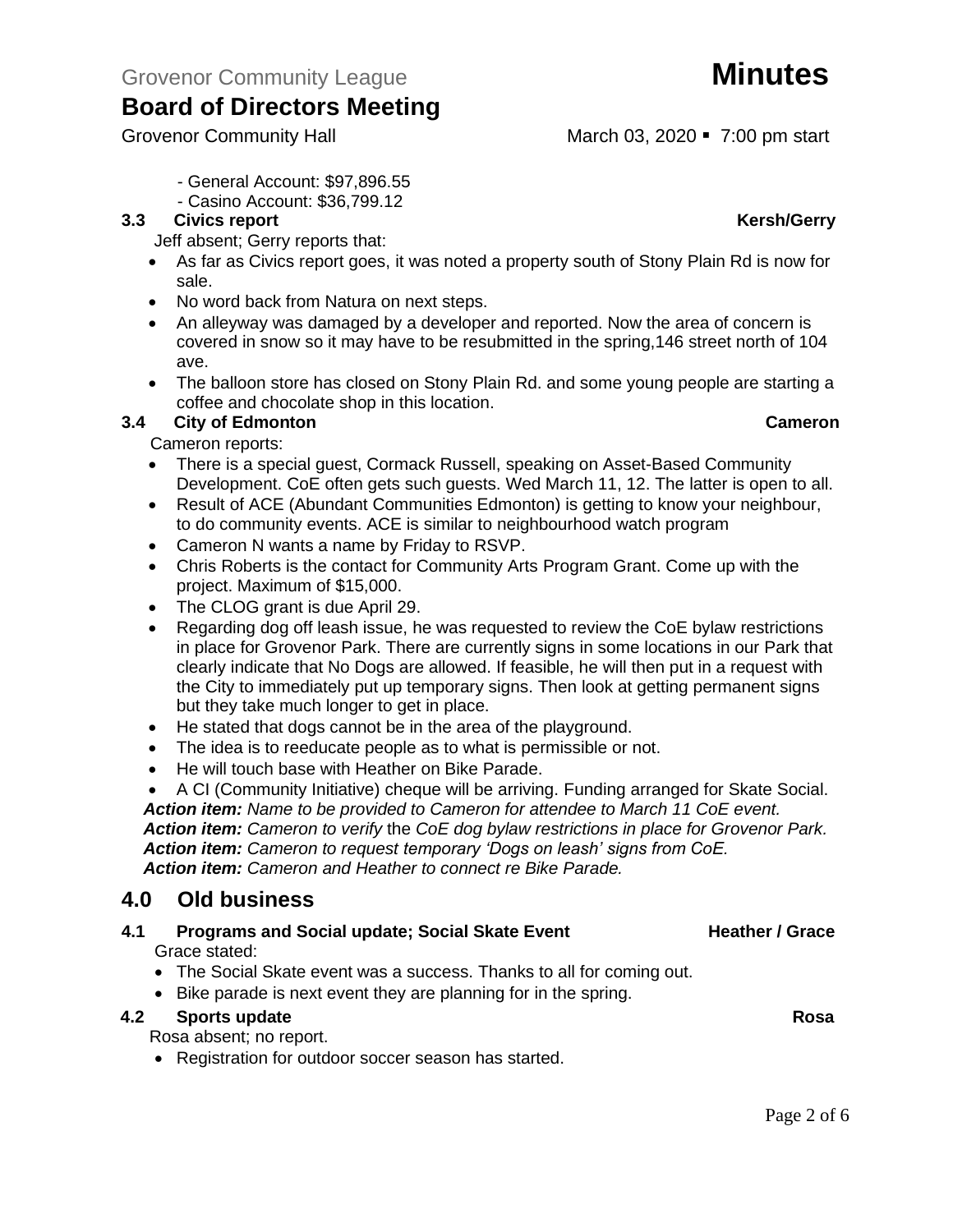Grovenor Community Hall March 03, 2020 • 7:00 pm start

| 4.3                             | Facilities status update (Hall & Rec Centre)                                                                | <b>Kyle</b>    |
|---------------------------------|-------------------------------------------------------------------------------------------------------------|----------------|
|                                 | Kyle absent, Gerry reported that:                                                                           |                |
|                                 | Things seem to be progressing well at the rinks.                                                            |                |
| $\bullet$                       | Kyle will be doing the connector sidewalk in the spring.                                                    |                |
| $\bullet$                       | EPCOR has a grant program for building ice that Peggy will forward.                                         |                |
| $\bullet$                       | Without an attendant there, some marijuana smoking going on at rink.                                        |                |
| ٠                               | There is new signage saying no smoking, vaping, drinking.                                                   |                |
| $\bullet$                       | Kyle will also help with matting replacement.                                                               |                |
| $\bullet$                       | The season is pretty much done. We hope for an easier year and hiring a new rinks<br>manager for next year. |                |
| $\bullet$                       | Video surveillance system is being investigated.                                                            |                |
|                                 | Action item: Peggy to forward EPCOR grant item.                                                             |                |
| 4.4<br>Allan absent, no report: | Webmaster update on Google Suite                                                                            | <b>Allan</b>   |
| 4.5<br>Vince stated:            | Parking concerns on 144 St. by the school - update                                                          | <b>Vince</b>   |
| $\bullet$                       | He will get in touch with the Ever After School people.                                                     |                |
|                                 | Not much has changed since last meeting.                                                                    |                |
| <b>Action item: x</b>           |                                                                                                             |                |
| 4.6                             | Neighbourhood Watch update                                                                                  | <b>Cameron</b> |
| Cameron stated:                 |                                                                                                             |                |
| $\bullet$                       | There is a committee of 5 people. They have had 2 meetings each with 4 people.                              |                |
| $\bullet$                       | Highlights include a good statement by May.                                                                 |                |
| $\bullet$                       | They have made contact with Edmonton Police Service, Sergeant Smith.                                        |                |
| $\bullet$                       | Jenn applied for citizen police academy and was accepted. It is a 13week program.                           |                |
| ٠                               | Contact was made with school re neighbourhood watch.                                                        |                |
| ٠                               | Bernard has made contact with McQueen CL. Waiting for response.                                             |                |
| $\bullet$                       | They have met with Cameron N.                                                                               |                |
| $\bullet$                       | They are not going to try to be everything to everyone.                                                     |                |
| $\bullet$                       | Vince has reached out to Reach Edmonton Council for Safer Communities.                                      |                |
| $\bullet$                       | They have a long list of take-aways.                                                                        |                |
| $\bullet$                       | They would like a Neigbourhood watch section on website, social media.                                      |                |
| $\bullet$                       | Our neighbourhood is permitted Neighbourhood Watch signs, for 25 signatures.<br>Locations will be chosen.   |                |
|                                 | His committee may partner with walking groups.                                                              |                |
|                                 | Neighbourhood Watch has a walk the block program. You can register the walks<br>online. Be a good witness.  |                |
| $\bullet$                       | Last meeting tag line: Be an active neighbour. Care about each other.                                       |                |
| $\bullet$                       | He received documents from Neighbourhood Watch.                                                             |                |
| 4.7                             | <b>Rental Policy update</b>                                                                                 | <b>Heather</b> |
| Heather absent:                 |                                                                                                             |                |
| No report.                      |                                                                                                             |                |
| <b>Action Item: x</b>           |                                                                                                             |                |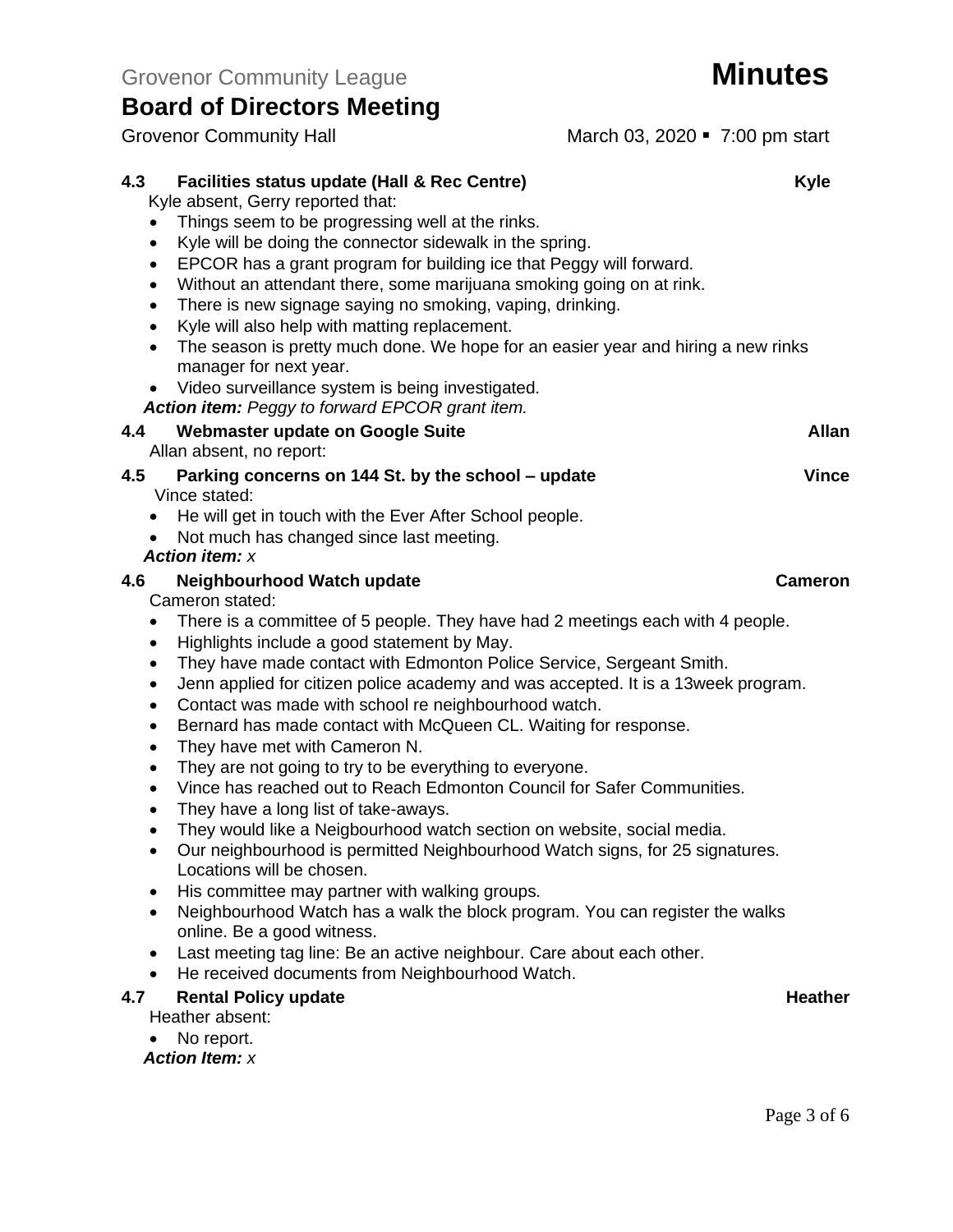Grovenor Community Hall March 03, 2020 • 7:00 pm start

# **4.8 Approval of funding for school food program Gerry/All**

Gerry reported:

- Based on the emails received from all, at this time \$1500 was agreed (\$750 per school year). Cheques will therefore be issued as follows: \$750 for the current 2019-20 school year and \$750 for the 2020-21 year.
- MOTION to accept the \$1500 for school food program for needy students is MOVED by Jenn and SECONDED by Vince. APPROVED.
- \$750 will be paid in March and \$750 in September.
- MOTION to donate \$1000 to the CoE Green Shack program is MOVED by Jenn, SECONDED by Vince. APPROVED. We make this donation to the CoE for the program every year, as they take full ownership and responsibility for the program. *Action item: Gerry will notify Grovenor Principal of donation for school food program. Action item: Antoni to Prepare cheques for Food program and Green Shack program.*

#### **4.9 Newsletter status update Bill**

Bill states:

- He needs people to adhere to the newsletter deadline.
- The deadline is typically a week before the end of the last month in each quarter.
- He doesn't like to make up content so is open to whatever members can contribute.
- Thanks to Alex for doing cartoon. Alex will supply another.
- To reach out to Amelia for photos.

*Action item: Reach out to Amelia for photos she took at the Dec 2019 AGM.*

#### **4.10 Other old business All**

• n/a

### **5.0 Action Items update (for items not yet covered)**

## **6.0 New business**

**6.1 Dogs in park issues Brian**

Brian reported that:

- His dog was attacked in the school yard.
- "No dogs allowed" signs are not very visible in our park. Cameron Nattress said he will follow up with the city bylaws section on the current rules for dogs applicable in Grovenor Park.

### *Action Item: See item 3.4 above*

### **6.2 Community Walking Group Grace Grace Grace Grace Grace**

Grace reported:

- The Community walk went off on Monday night. Some of the people were new to the neighbourhood. Hopefully it will attract more people.
- *Action Item: To keep promoting the Monday night walk.*

## **6.3 CLIP grant submissions by March 15 Kersh**

#### Kersh reported that:

- It is grant application time of year. There are 3 major grants he applies for which he taps people to provide information.
- 1) CLOG is for the annual Community League Operating Grant which provides funds for operating purposes.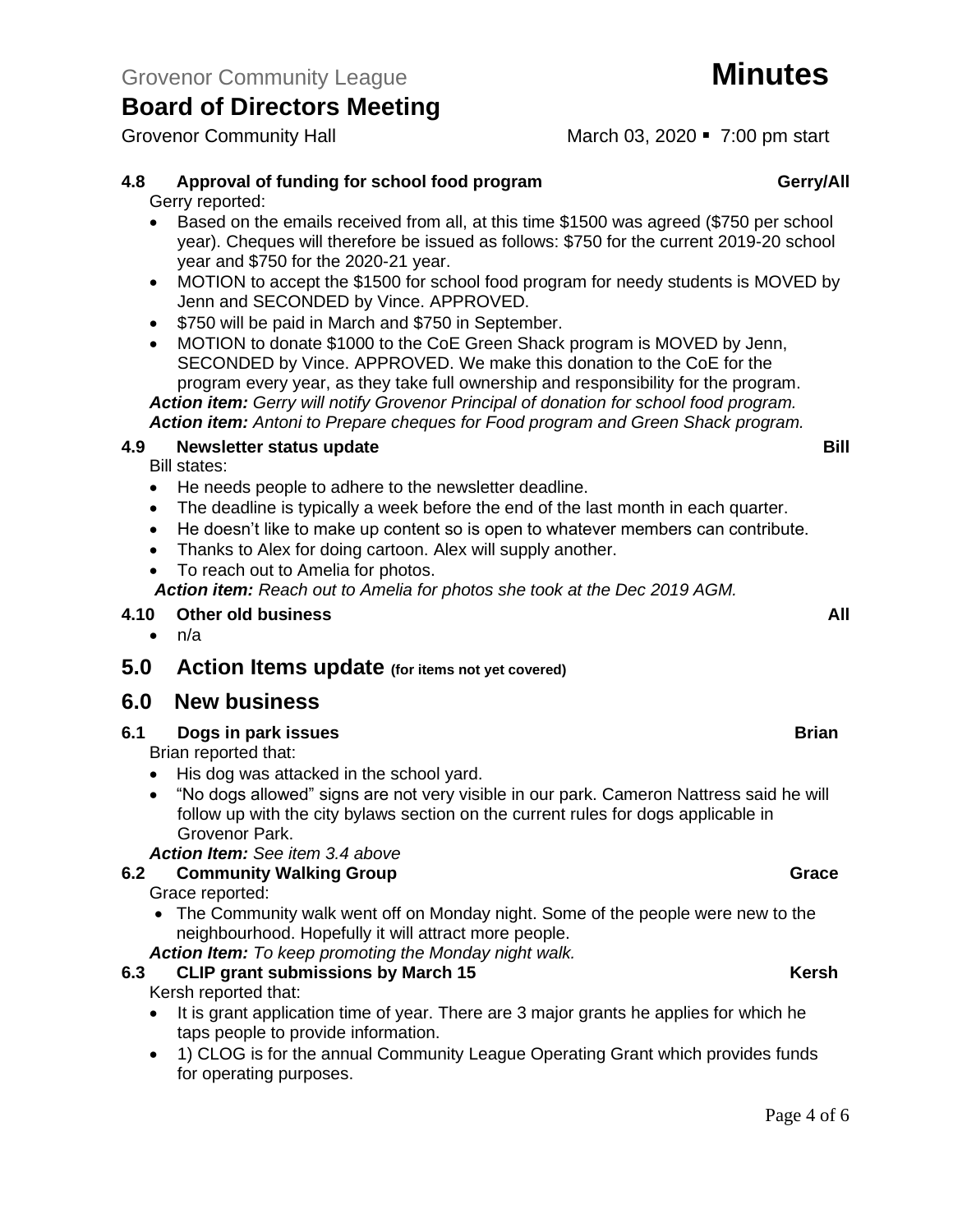- 2) CLIP covers infrastructure. Previous year's grants are being worked through. He is asking for input on what we would like done by March 15.
- 3) Big Bin Grant is to reimburse for part of cost for two 40 cubic yard bins.
- There is a master list started of projects. If necessary, we will put in application. We want to spend for what we already have been provided in previous years.
- There is a 2-year period to complete projects. Extensions can be requested.
- The budgets are updated as projects are formally approved.
- These motions for projects are tracked in the minutes.
- Three more planting beds are slated for this spring, Brian states.
- Rink boards were done this past spring.
- An assessment for building structures is recommended to be done frequently. Last one was done about approximately 10 years ago.
- A bicycle rack could be used outside the hall.
- Send other ideas to Kersh by March 15.

### **6.4 Grovenor Spring Clean-up – May 9 Kersh**

Kersh reported that:

- The name has been changed as last year a resident thought it was a CoE event where more items are taken, and he had to be turned away and was not happy.
- Two 40 cubic yard bins have been ordered.
- The word is going out early.
- The grant for that is not out yet. Cameron to look into grant.
- Volunteers are needed. Let Kersh know if able to volunteer.

*Action Item: Cameron to investigate funding for cleanup/big bin type events.*

### **6.5 Fall Fest - Sept 12 Kersh**

Kersh reported that:

- He needs the application for the license. Cameron N to send.
- It doesn't fall on the long weekend this year.
- Fireworks have been booked. Angie has booked the tents.
- He will book the band Black Velvet. They like coming to Grovenor.
- The volunteer page is up and running. Thanks to Heather for helping with that.
- Volunteer link is in the newsletter.
- Lawn signs are suggested for Fall Fest. *Action Item: Cameron N to send application for license for Fall Fest. Action Item: Look into lawn signs for Fall Fest.*

**6.6 Other new business -** n/a **All**

### **Adjourned 8:49: pm**

# **7.0 Next meeting – April 07, 2020 ▪ 7:00 pm**

\*Please see January Income Statement included below.

Grovenor Community Hall March 03, 2020 • 7:00 pm start